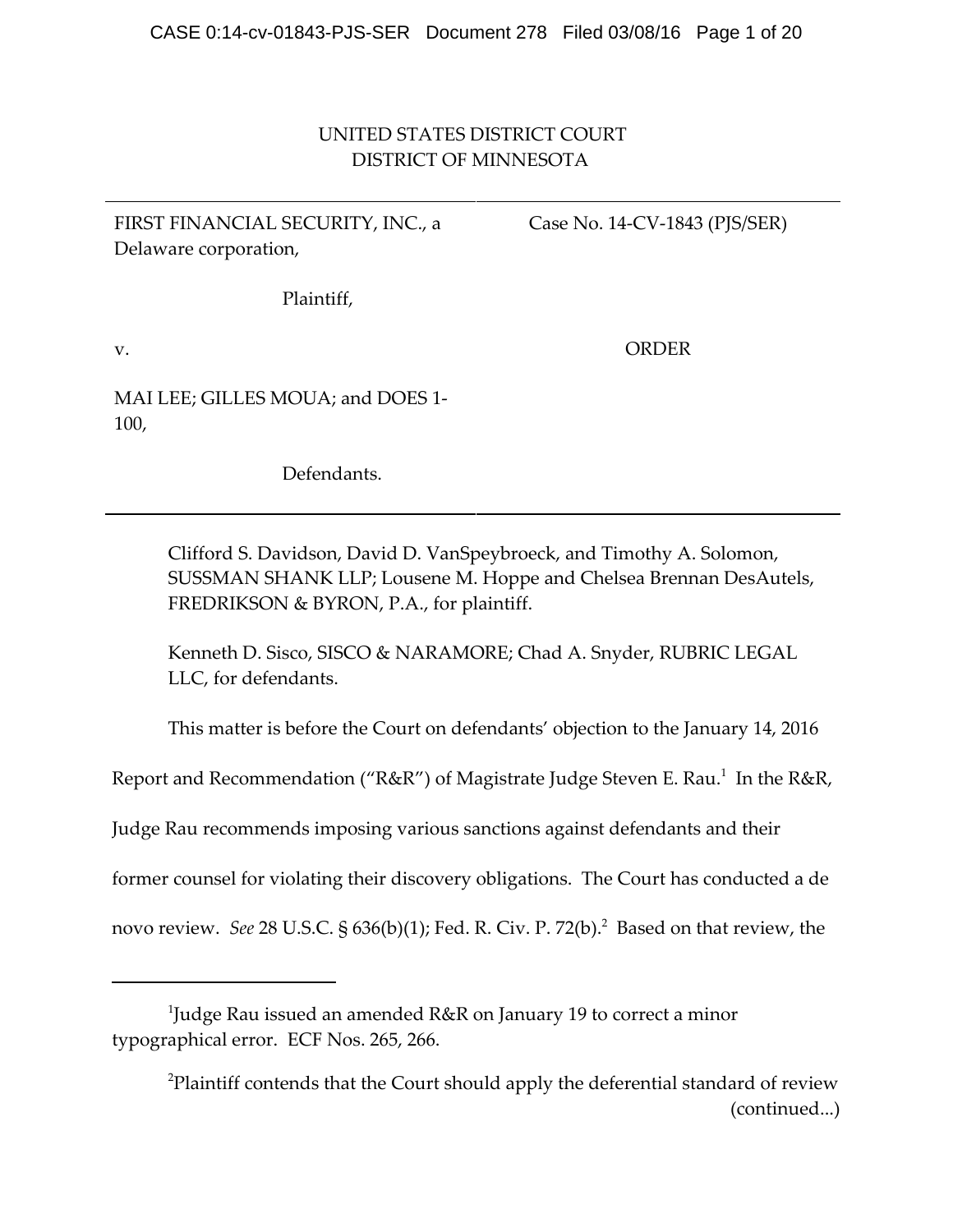Court adopts the R&R in substantial part. Specifically, the Court adopts the recommendation to impose monetary sanctions and give adverse-inference instructions. For now, however, the Court will not adopt the recommendation to strike defendants' affirmative defenses, although the Court may reconsider its decision based on the evidence introduced at trial.

## I. BACKGROUND<sup>3</sup>

Plaintiff First Financial Security, Inc. ("FFS") is an insurance broker that uses a multi-level marketing system to sell life-insurance policies. FFS sells policies through independent contractors, who are organized into teams. Each team is structured as a hierarchy led by an Executive Field Chairman. The contractors who fall under any particular contractor within the hierarchy are referred to as that contractor's "downline" team. A contractor is compensated not only for policies that he or she sells, but also for policies that are sold by members of his or her downline team.

<sup>&</sup>lt;sup>2</sup>(...continued)

applicable to non-dispositive orders under  $28$  U.S.C.  $\S$   $636(b)(1)(A)$ . Because of the potentially dispositive nature of the requested sanctions, however, Judge Rau issued an R&R rather than an order. The Court reviews the R&R de novo.

 $^3$ This factual summary is drawn from the allegations in FFS's complaint and the factual findings made in the preliminary‐injunction order issued by then‐Chief Judge Michael J. Davis. *See* ECF No. 80. Judge Davis recused from this case in October 2015 (shortly after taking senior status), ECF No. 245, and the case was eventually reassigned to the undersigned, ECF No. 255.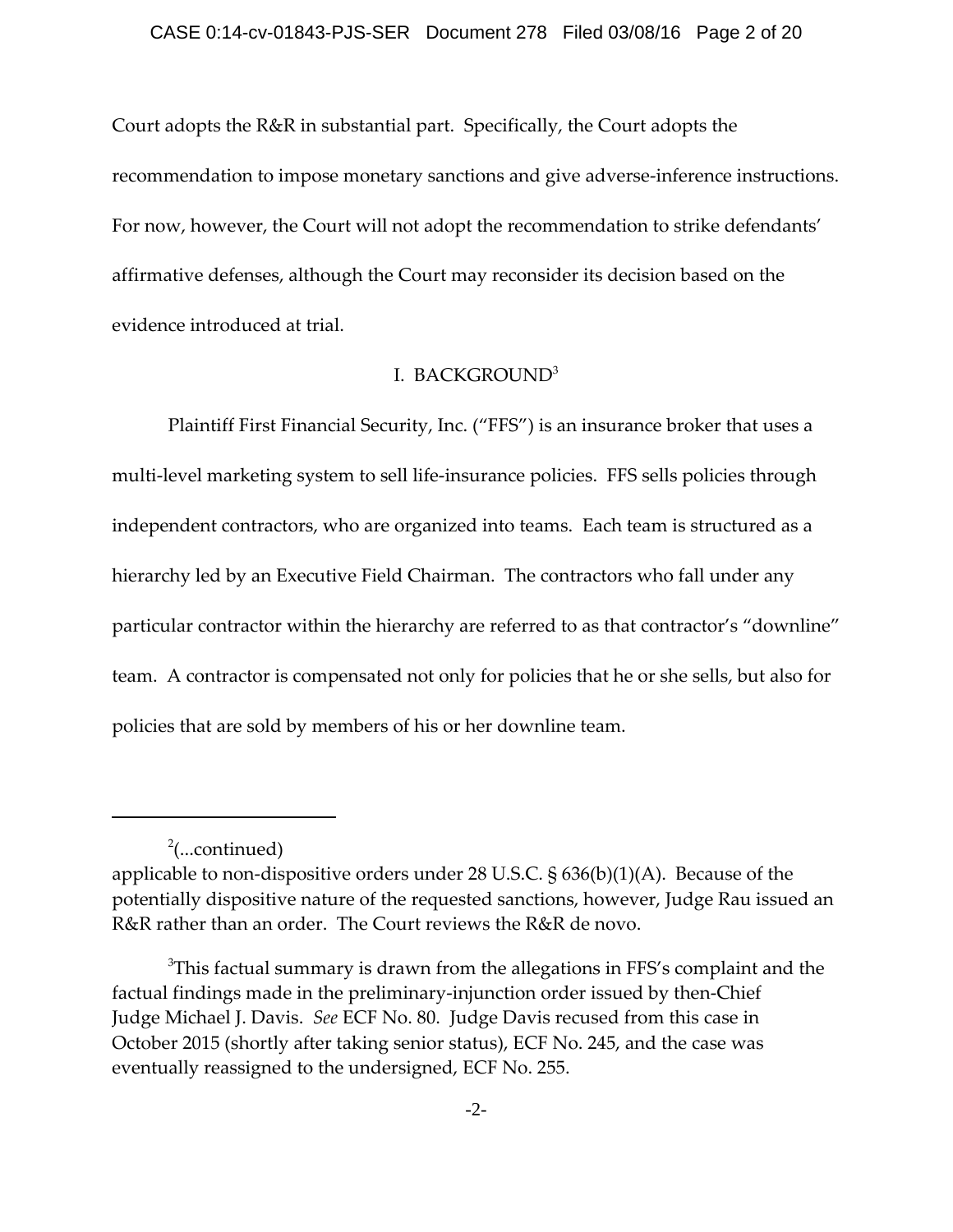## CASE 0:14-cv-01843-PJS-SER Document 278 Filed 03/08/16 Page 3 of 20

All FFS contractors are required to enter into a Sales Contractor Agreement.

Under these agreements, contractors are prohibited from inducing other contractors to terminate their affiliation with FFS. Contractors are also prohibited from inducing FFS customers to terminate their policies or reduce coverage.

Defendant Gilles Moua was the Executive Field Chairman for one of FFS's seven primary sales teams until he resigned on May 10, 2014. Before he resigned, Moua had approximately 14,700 sales contractors on his team, of which 1,404 were licensed. Defendant Mai Lee, who lives with Moua, was also a licensed sales contractor for FFS. Like Moua, Lee resigned from FFS on May 10, 2014. Following their resignations, Moua and Lee began selling policies for Freedom Equity Group ("FEG"), a competitor of FFS's.

FFS brought this action against Moua and Lee, alleging that they breached the Sales Contractor Agreement in several ways, including by recruiting members of Moua's downline team to join FEG. Much of FFS's case depends on communications leading up to and following a crucial meeting that took place at Moua and Lee's home on May 10, 2014 (which, again, is the date that Moua and Lee resigned from FFS). Starting on that date and continuing over the next several weeks, hundreds of members of Moua's team resigned from FFS; by May 22, over 1,300 contractors on Moua's team had resigned. FFS alleges that the timing of these resignations was not coincidental, but

-3-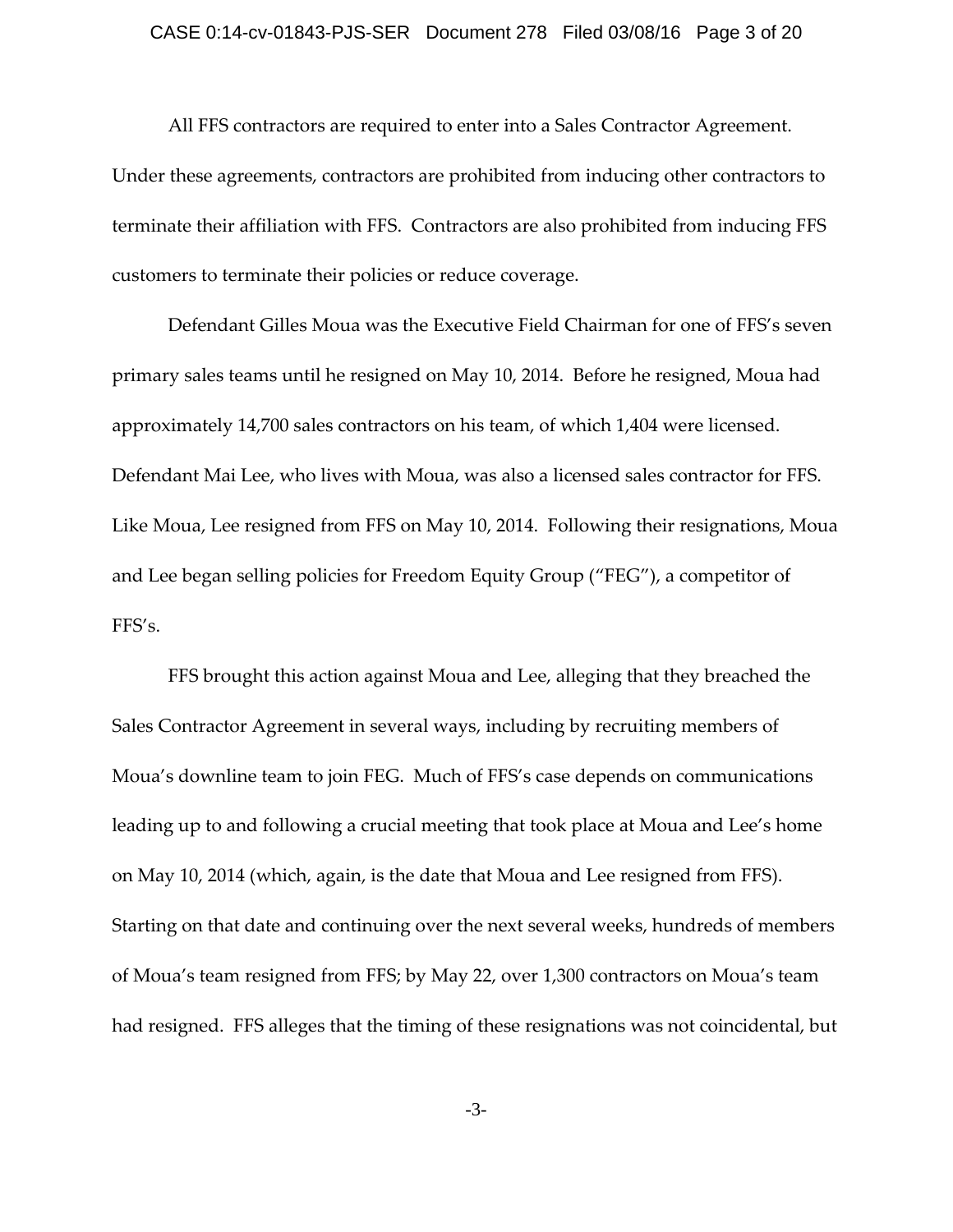instead reflected an effort by Moua and Lee to induce the contractors to follow Moua to FEG.

FFS sought discovery of Moua's and Lee's written communications with the team members and others, but, as detailed more fully in the R&R, FFS has been almost entirely stymied in its efforts to obtain any texts or emails that were sent or received around or after the time of the May 10 meeting. This is so despite the fact that Judge Rau issued an order in February 2015 compelling Moua and Lee to provide such discovery. ECF No. 113.

FFS eventually sought sanctions against Moua and Lee on two grounds: for spoliation of text messages that were deleted or otherwise lost from their phones and for failure to comply with their discovery obligations, including Judge Rau's discovery orders. Judge Rau declined to recommend spoliation sanctions because he found that defendants' destruction of text messages, although possibly intentional, was not in bad faith. Judge Rau also found, however, that defendants willfully failed to comply with his February 2015 discovery order, and Judge Rau recommends that the Court impose the following sanctions for that violation pursuant to Fed. R. Civ. P. 37(b)(2)(A)(i) and  $(iii)$ :

(1) Striking defendants' affirmative defenses of defamation and constructive termination.

-4-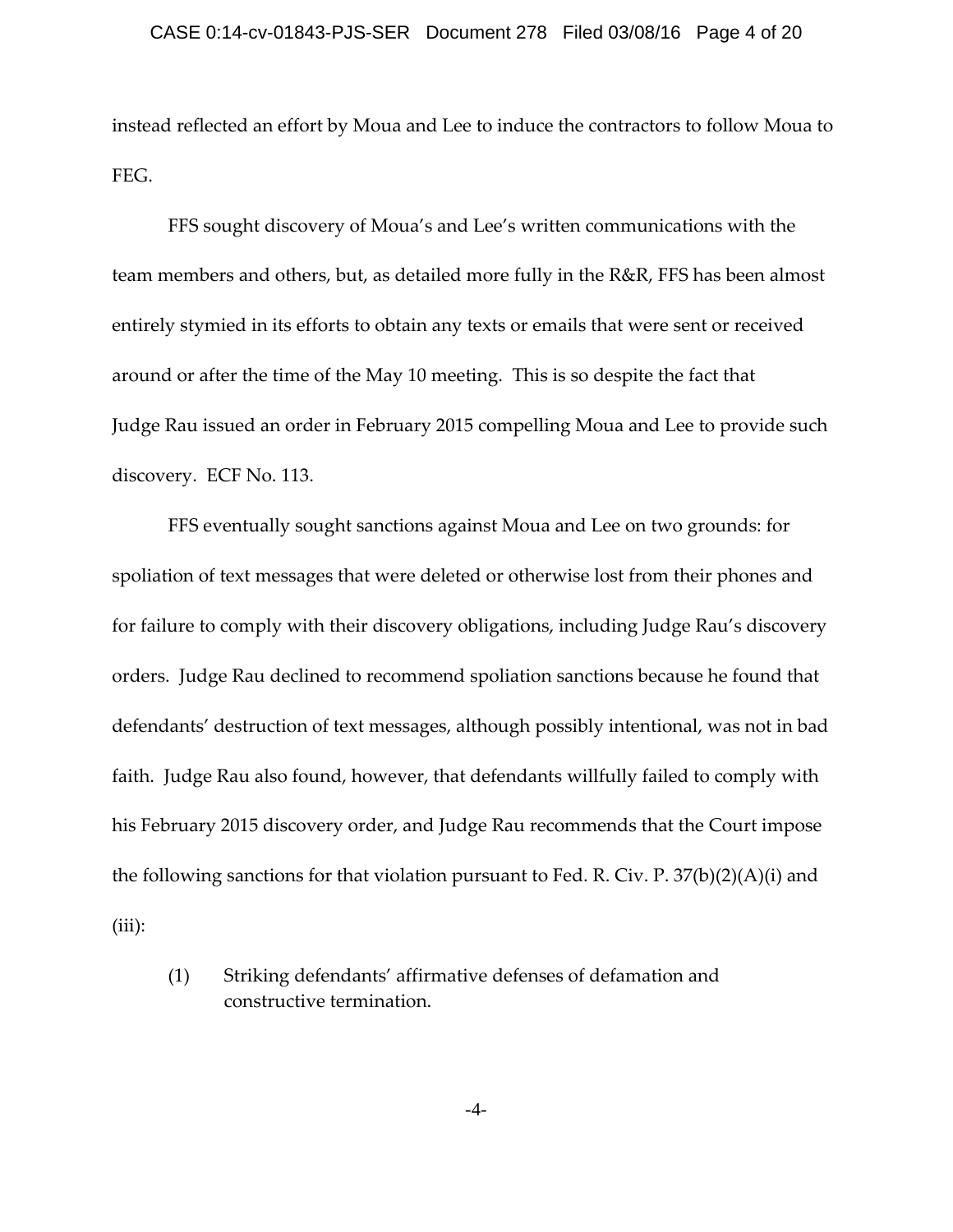- (2) Instructing the jury that defendants did not fully respond to discovery as ordered by the Court and that, as a result, the jury may, but is not required to, infer the following facts:
	- Defendants instructed their downline team to come to defendants' home on May 10, 2014.
	- Defendants told their main lieutenants to instruct others to come to defendants' home on May 10, 2014.
	- Defendants communicated with FEG regarding their impending departure from FFS, in advance of resigning from FFS.
	- Defendants recruited FFS sales contractors to join FEG.

Judge Rau recommends permitting defendants to attempt to rebut these inferences with evidence that explains why they failed to produce documents relevant to these matters during discovery. In addition to these sanctions, Judge Rau recommends requiring both defendants and Jon Drucker (their former counsel) to pay the attorney's fees and costs that FFS incurred in bringing two motions—its first motion for sanctions and a later omnibus motion for sanctions. $4$ 

Defendants object to these recommendations. They do not take issue with the legal standards that Judge Rau applied to determine whether sanctions should be imposed under Fed. R. Civ. P. 37(b)(2)(A). In particular, they do not dispute that, under

<sup>4</sup> Judge Rau also recommends sanctioning Drucker personally for his failure to comply with a separate discovery order concerning third‐party subpoenas. (Drucker represented the third parties.) As discussed below, Drucker filed his own objection to the R&R, but that objection is not properly before the Court because it is untimely.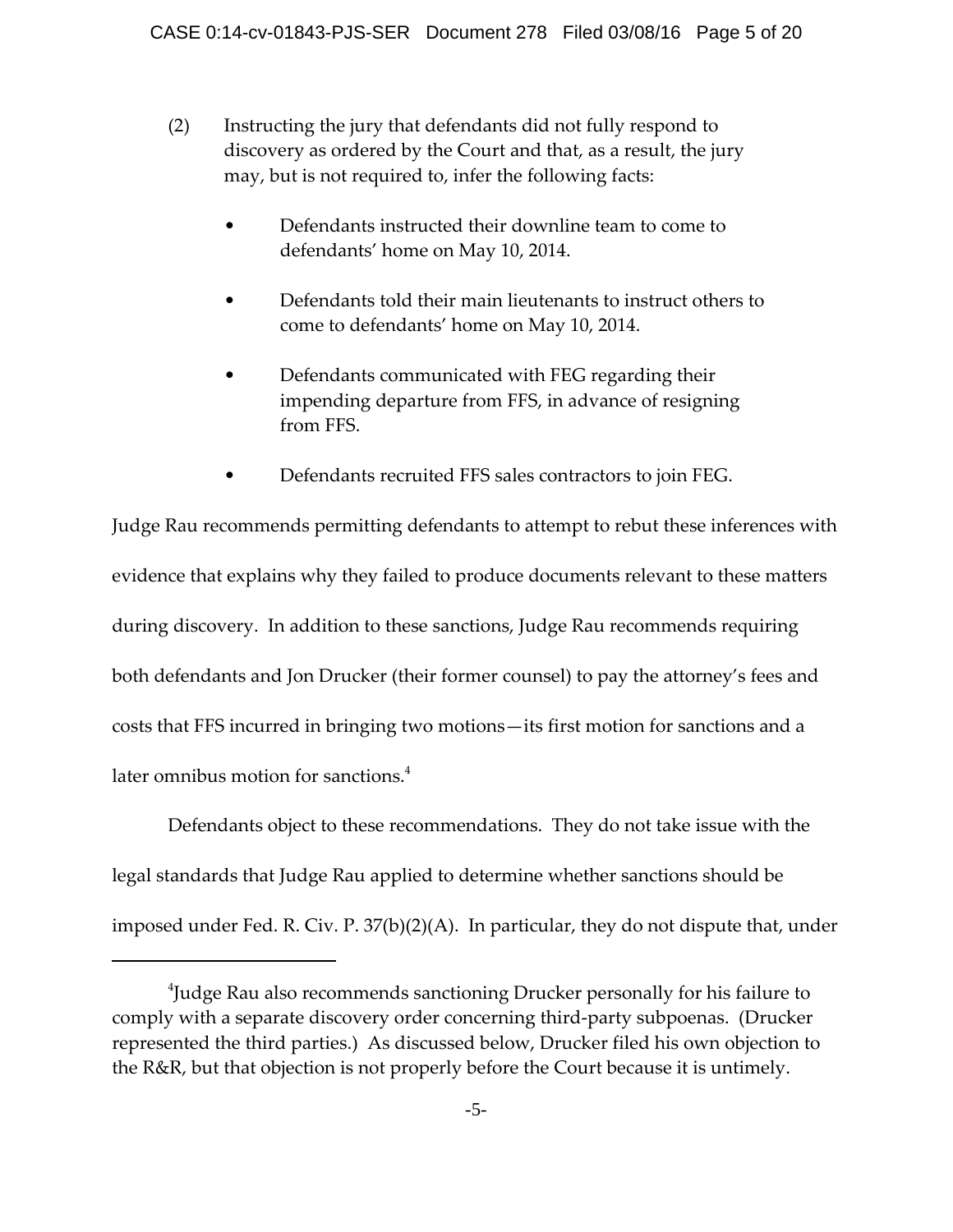### CASE 0:14-cv-01843-PJS-SER Document 278 Filed 03/08/16 Page 6 of 20

Rule 37, a court may strike defenses and give adverse-inference instructions as a sanction for a willful violation of a discovery order. Nor do they take issue with Judge Rau's description of their conduct during discovery. Instead, defendants take issue only with some of Judge Rau's conclusions.

Specifically, defendants contend that (1) even if their former counsel acted willfully, their own conduct was not willful; (2) FFS was not prejudiced by the missing discovery; and (3) defendants have already produced all documents relevant to their affirmative defenses. Defendants have also recently filed a motion to supplement their objection, asking that the Court consider additional materials relevant to their affirmative defenses. The Court considers each of these matters in turn.

## II. ANALYSIS

## *A. Willfulness*

Defendants first argue that they did not willfully violate the February 2015 discovery order and that their former counsel, Jon Drucker, is to blame. As FFS correctly points out, however, sanctions under Fed. R. Civ. P. 37(b)(2)(A) may be imposed against a party on the basis of counsel's misconduct even without a finding that the party himself or herself acted willfully or in bad faith. $^5$  A party is responsible

<sup>5</sup> *See Siems v. City of Minneapolis*, 560 F.3d 824, 827 (8th Cir. 2009) (affirming dismissal with prejudice despite the fact that "[t]he record does not contain any evidence that Siems himself contributed in any way to the dilatory actions of his (continued...)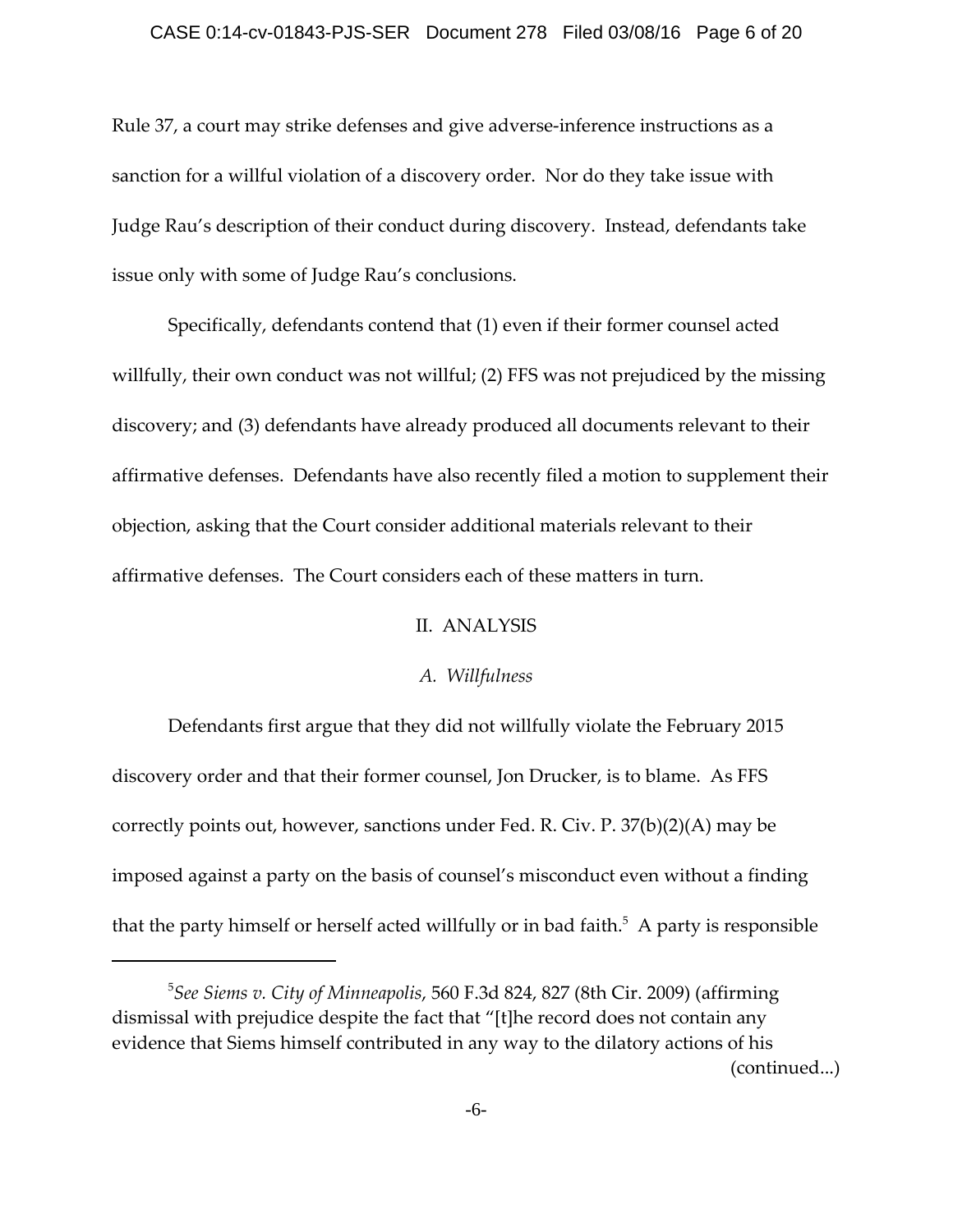for the conduct of his or her attorney—and, if the consequences of an attorney's misconduct must be borne by someone, those consequences should be borne by the party who hired the attorney rather than by that party's opponent. Setting that aside, there is evidence in the record that defendants do, in fact, bear some personal responsibility for the multiple delays and failures to comply with Judge Rau's February 2015 discovery order.

As Judge Rau detailed in the R&R, defendants initially responded to the February 2015 discovery order by producing some emails. ECF No. 151 at 3‐4; ECF No. 136. Because FFS's requests for production sought more than just emails, FFS believed that this production was not fully responsive. FFS then moved for sanctions. ECF No. 133. While that motion was pending, FFS obtained emails from non‐party

<sup>&</sup>lt;sup>5</sup>(...continued)

counsel"); *Everyday Learning Corp. v. Larson*, 242 F.3d 815, 817 (8th Cir. 2001) ("It was within the district court's discretion to impose the dismissal and default judgment sanctions without a finding that Larson acted in bad faith or was herself guilty of willful misconduct."); *Inman v. Am. Home Furniture Placement, Inc.*, 120 F.3d 117, 118‐19 (8th Cir. 1997) ("While it may seem harsh to make defendants answer for their attorney's behavior, any other result would punish [plaintiff] for the inaction of her opponents' lawyer."); *Comiskey v. JFTJ Corp.*, 989 F.2d 1007, 1010 (8th Cir. 1993) (fact that discovery violations were the sole fault of defendant's prior counsel did not preclude the entry of default judgment against defendant); *Boogaerts v. Bank of Bradley*, 961 F.2d 765, 768 (8th Cir. 1992) ("Although the sanction was imposed against the plaintiff, it is of no consequence that the discovery abuse perpetrated was by counsel rather than the plaintiff‐client."); *Denton v. Mr. Swiss of Mo., Inc.*, 564 F.2d 236, 240 (8th Cir. 1977) ("Appellants argue that . . . a district court may never impose the sanction of dismissal unless the parties themselves have willfully or in bad faith failed to make discovery or to comply with orders of the court. We do not agree.").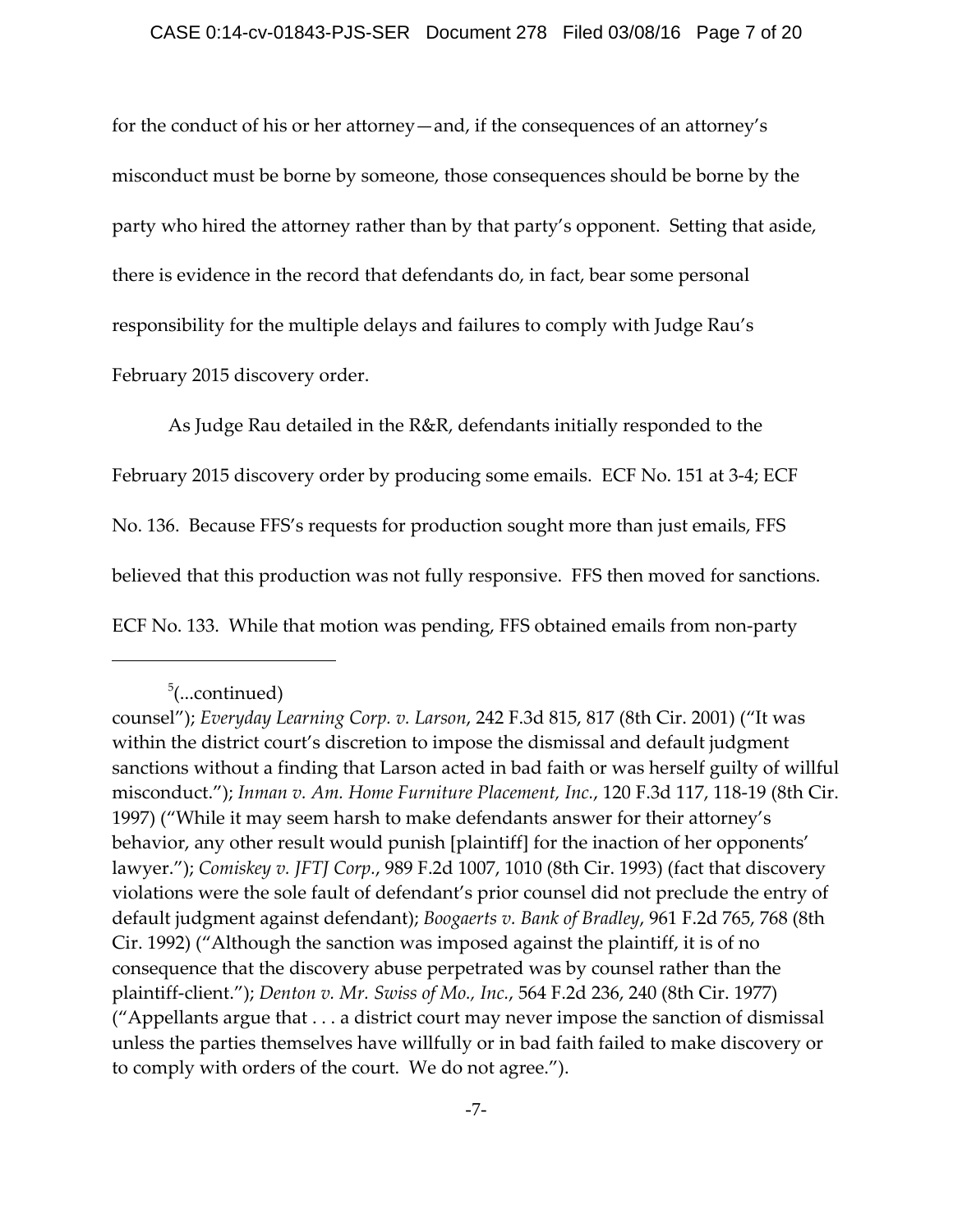#### CASE 0:14-cv-01843-PJS-SER Document 278 Filed 03/08/16 Page 8 of 20

Michael Jones, among which were emails between Jones and defendants that were responsive to FFS's document requests but that defendants had not produced. ECF No. 162 \leq 2 & Ex. 1; ECF No. 161 at 2. The emails produced by Jones included emails between defendants and members of Moua's downline team—emails that had been forwarded to Jones. ECF No. 162 Ex. 1 at 1, 13‐14.

Defendants did not explain why they failed to produce these emails, which were clearly responsive and which should have been easy to find and produce. Instead, defendants simply argued that FFS had failed to meet and confer before moving for sanctions. ECF No. 163.

Shortly after that, defendants produced about 90 more emails. Not only should those emails have been produced much earlier, but, contrary to the requests for production and Fed. R. Civ. P. 34(b)(2)(E), defendants failed to produce these emails in their native format. ECF No. 157.

Defendants then asserted, in an April 2015 supplemental response to the requests for production, that they did not have any more responsive documents in their possession. ECF No. 162 Ex. 3. Each defendant personally signed an attached statement verifying that this was true. ECF No. 162 Ex. 3 at 12.

It was not true. A month later, in May 2015, defendants produced additional text messages. ECF No. 201 ¶ 2 & Ex. 1. In a cover email to Drucker that was forwarded to

-8-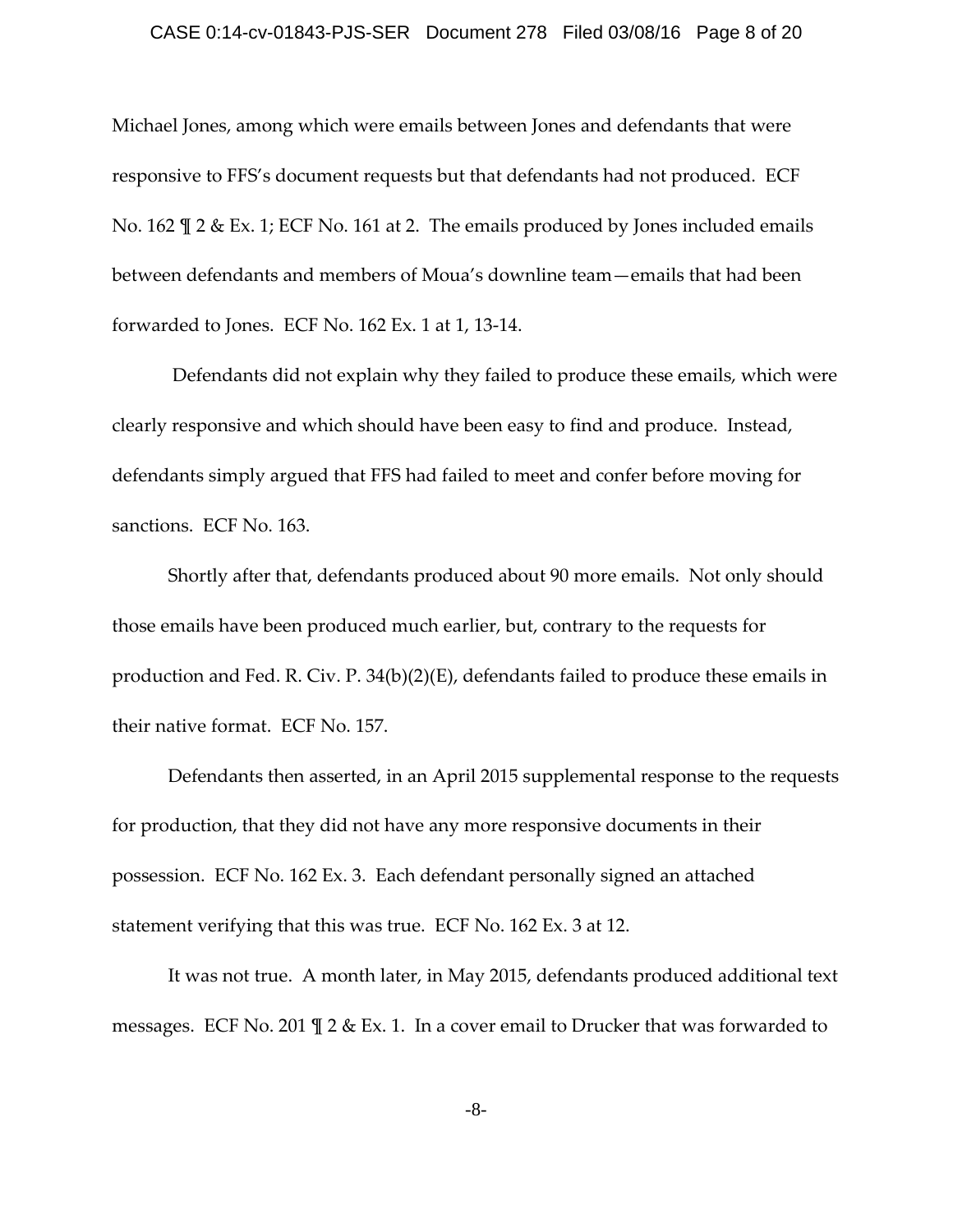### CASE 0:14-cv-01843-PJS-SER Document 278 Filed 03/08/16 Page 9 of 20

FFS, Lee asserted that this time, the defendants had produced all responsive text messages in their possession. ECF No. 201 Ex. 1.

This was also not true. In June, defendants produced yet more text messages. ECF No. 201 ¶ 10 & Ex. 9. Drucker did not explain the late production and, when asked how the texts were obtained, he responded only that he thought they were from an iPad or an iPhone. ECF No. 201 Ex. 9. Drucker also never responded to FFS's query concerning how the text messages were exported. ECF No. 201 ¶ 10.

Notably, as detailed more fully in the R&R, there is a suspicious dearth of text messages from June through October of 2014. Phone records show that defendants sent or received *thousands* of text messages during this period. ECF No. 241 at 21‐22. Defendants' account of their accidental destruction of text messages—specifically, Moua's claim that his son innocently cleaned out excess files from Moua's phone in May 2014, and Lee's claim that she inadvertently lost texts when she replaced her phone in August 2014—does not fully explain this gap, even if that account is true.

This course of events provides strong circumstantial evidence that defendants are concealing documents in violation of Judge Rau's February 2015 order.<sup>6</sup> The cryptic responses and lack of clear explanation from Drucker regarding the late, piecemeal

 $\mathrm{^6T}$ o clarify, the Court is not referring to the texts that were spoliated in May 2014 and August 2014 and for which Judge Rau declined to recommend sanctions. The Court is referring to text messages and emails that were sent or received by Moua after May 2014 and by Lee after August 2014.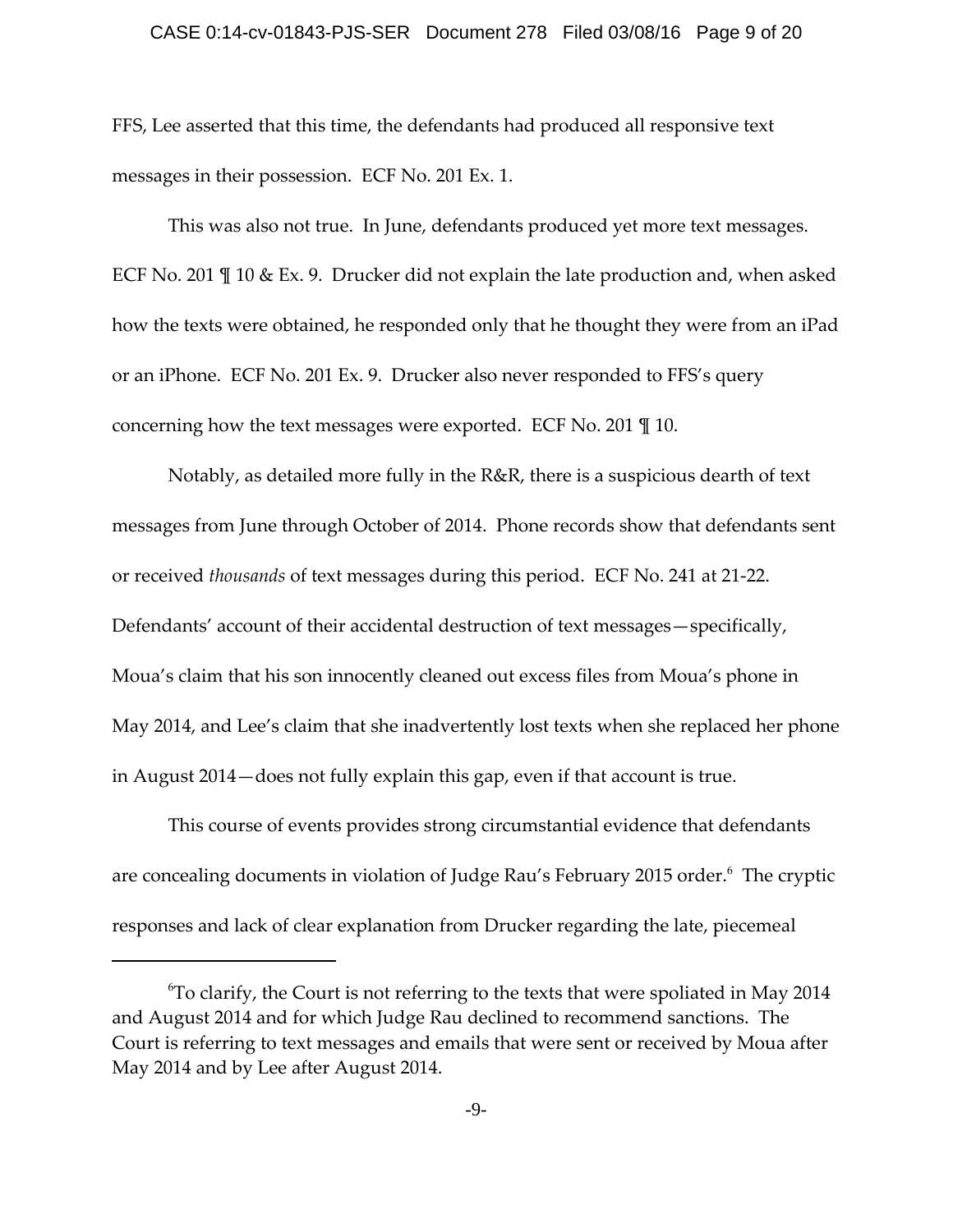### CASE 0:14-cv-01843-PJS-SER Document 278 Filed 03/08/16 Page 10 of 20

production of text messages and emails indicate that those materials almost certainly came from defendants and that Drucker (or defendants) wanted to obscure the reasons for the late production. In April 2015, defendants both signed a statement personally verifying that they had produced all responsive documents. After producing yet more messages in May, defendants again represented that those were all of the messages that they had. Defendants must have known that these statements were not true, since the defendants were at the time in possession of additional texts. This conclusion is reinforced by defendants' failure to explain the absence of texts from June through October 2014, as well as defendants' refusal to accept FFS's offer to pay a third party to extract text messages from their phones. *See* ECF No. 157 at 2.

This conclusion is also reinforced by other misrepresentations in the record. For example, both defendants asserted, under penalty of perjury, that they had personal knowledge that FFS had obtained a year's worth of their phone records from Verizon via subpoena.<sup>7</sup> ECF No. 212 ¶ 8; ECF No. 213 ¶ 6. Like so much of what defendants have said, this was not true; there was no such subpoena and FFS had not obtained a year's worth of phone records. ECF No. 241 at 34‐35 (Drucker admitting that there was

 $^7$ Notably, Drucker made the same misrepresentation. ECF No. 215  $\rm I\!I$  8. Even if, as Drucker claims, this was the result of some kind of miscommunication or misunderstanding, Drucker acted recklessly in making such an assertion under penalty of perjury. Given the troubled history of discovery up to that point, the Court would have expected a lawyer in Drucker's position to be absolutely certain that his representations to the Court were true.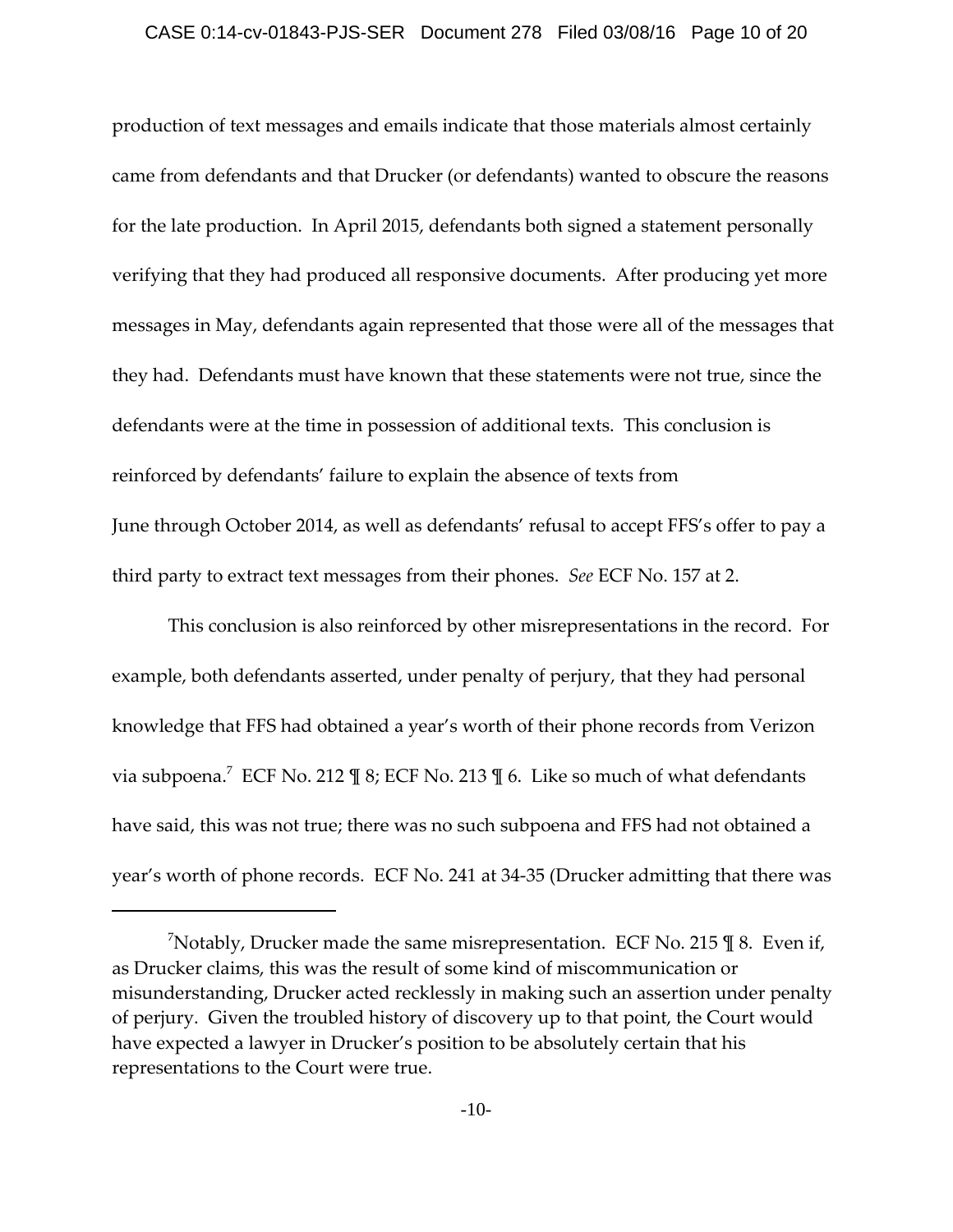#### CASE 0:14-cv-01843-PJS-SER Document 278 Filed 03/08/16 Page 11 of 20

no Verizon subpoena). Even if defendants and their counsel were mistaken about the subpoena and the records, defendants had to know that they did not have *personal knowledge* of the non‐existent subpoena and the non‐existent production of phone records. And yet they swore that they had such personal knowledge.

The Court gives little credence to defendants' claims that their lack of sophistication and difficulty with the English language impeded their ability to understand or comply with their discovery obligations. Defendants both testified at length at the hearing on FFS's motion for a preliminary injunction without the assistance of an interpreter. They both also worked for FFS for many years and enjoyed substantial financial success. Moua was the head of a huge multilevel-marketing group, and Lee handled various complex administrative tasks, including making travel reservations, purchasing sales prizes, and organizing sales conventions. The Court does not credit the suggestion that they would not understand a simple instruction to preserve and produce text messages, emails, and other documents.

In addition, the record is replete with evidence that defendants are well versed in the use of text messages. Smartphones may be complicated pieces of technology, but using a basic text‐messaging application is simple. It defies belief that experienced users such as defendants would have trouble locating text messages on their own phones (or asking someone to help them do so).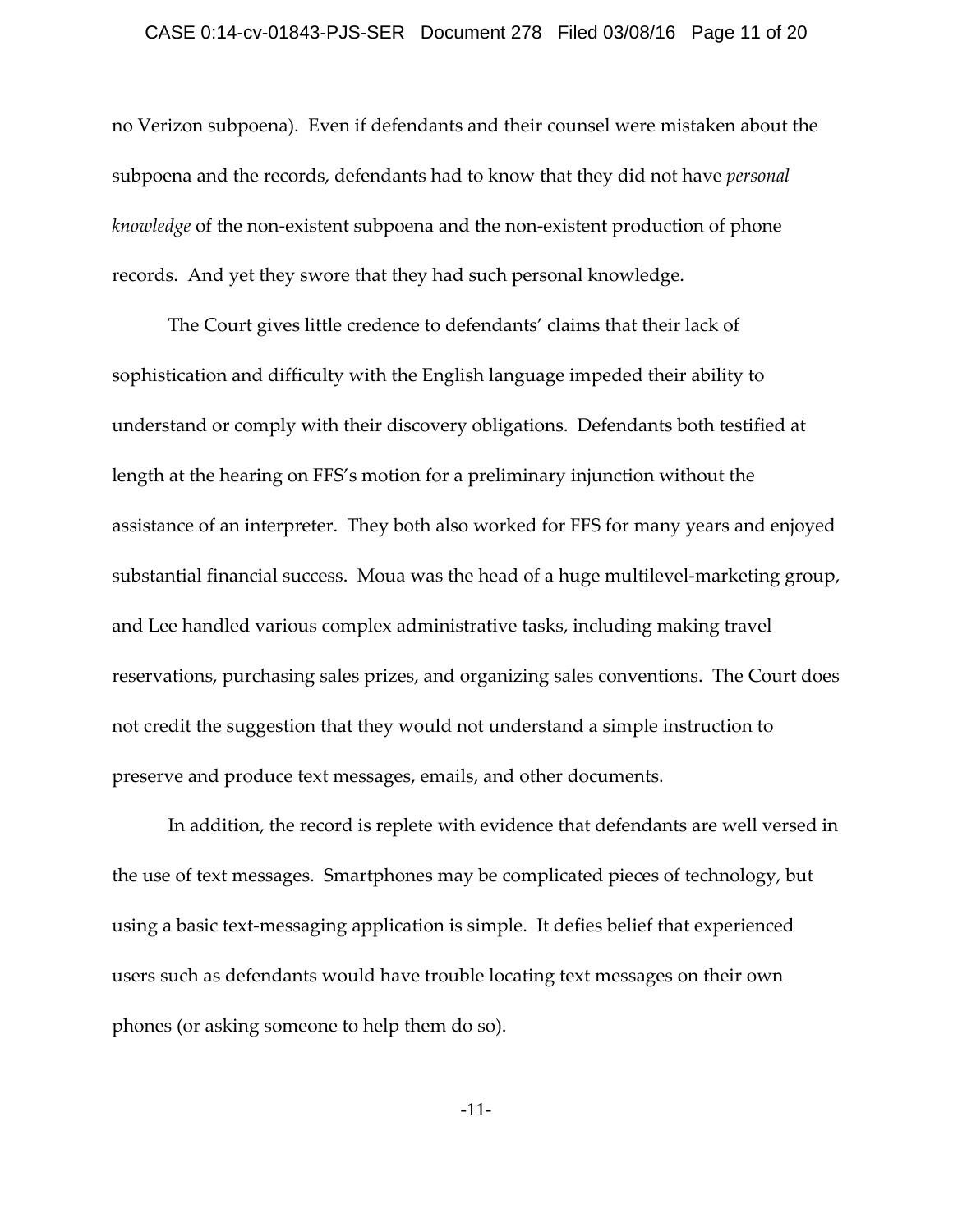Defendants argue that a finding of willfulness is inconsistent with Judge Rau's findings regarding their lack of bad faith. But these are different findings that relate to different conduct that occurred at different times. Judge Rau found that defendants did not act in bad faith when they caused the destruction of text messages in May 2014 and August 2014, but he found that defendants did act willfully in failing to comply with the discovery order that he issued in February 2015. There is nothing inconsistent about these findings. In addition, to the extent that there may be a distinction between acting willfully and acting in bad faith, the Court has no trouble concluding that, in violating the February 2015 order, defendants and their counsel acted *both* willfully *and* in bad faith for the purpose of depriving FFS of relevant evidence.

## *B. Lack of Prejudice*

Defendants next argue that FFS is not prejudiced because defendants deny that they are liable and, "*[i]f* Defendant's denials have merit," ECF No. 267 at 3 (emphasis added), defendants themselves are prejudiced because the missing texts and emails could only help to exonerate them. Needless to say, if such an argument were sufficient to defeat discovery sanctions, then no party could ever be sanctioned, even for the most egregious discovery abuses. That is plainly not the law. The parties sharply dispute how the May 10, 2014 meeting came about, what happened during that meeting, and why over 1,300 members of Moua's downline team resigned shortly after that meeting.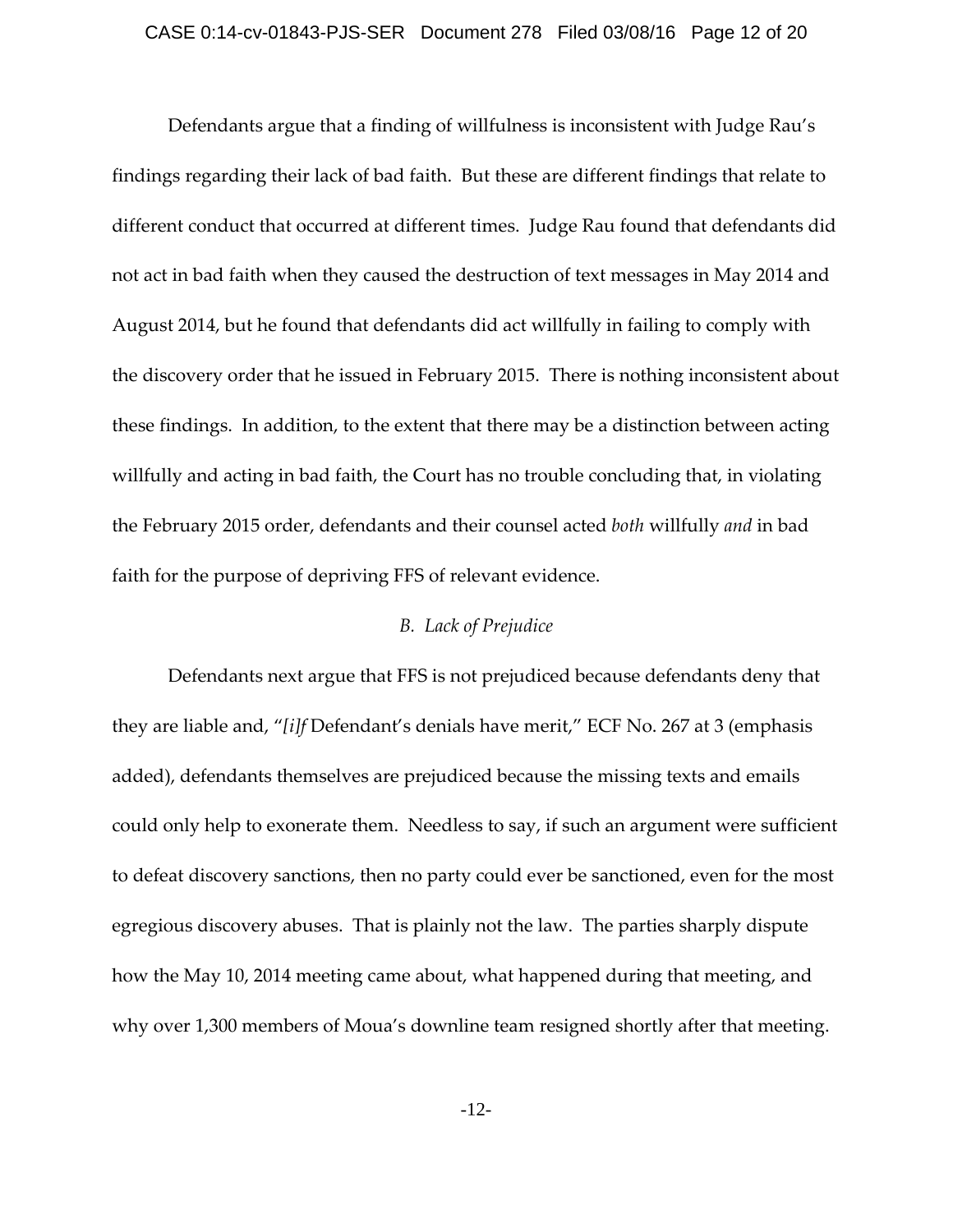### CASE 0:14-cv-01843-PJS-SER Document 278 Filed 03/08/16 Page 13 of 20

FFS's lack of access to direct, highly probative evidence regarding these matters is obviously prejudicial.<sup>8</sup>

Defendants also point out that, if damning texts and emails existed, FFS would likely be able to recover them from third parties. But the difficulty of obtaining texts and emails from over a thousand former affiliates is self‐evident. FFS has the right to learn from *Moua and Lee* what they said to others during the crucial period; FFS is not required to seek that information through the far more onerous and expensive process of serving subpoenas on over a thousand members of Moua's downline team. Moreover, the strength of FFS's case depends on its ability to paint a full picture of defendants' conduct. The possibility that FFS may be able to obtain some scattershot texts and emails from third parties cannot compensate for its inability to obtain a complete record of defendants' written communications from defendants themselves.

## *C. Affirmative Defenses*

In its request for production, FFS asked for documents specifically relating to defendants' affirmative defenses of constructive termination and defamation. ECF No. 104 Ex. D ¶¶ 34, 43. In their supplemental response, defendants asserted that they have produced all such documents. ECF No. 162 Ex. 3 \[\ink 10} 34, 43. After noting this

 ${}^{8}$ Again, the Court is referring only to texts and other materials that defendants failed to produce in response to the February 2015 discovery order; the Court is not referring to the texts that were spoliated in May 2014 and August 2014 and for which Judge Rau declined to recommend sanctions.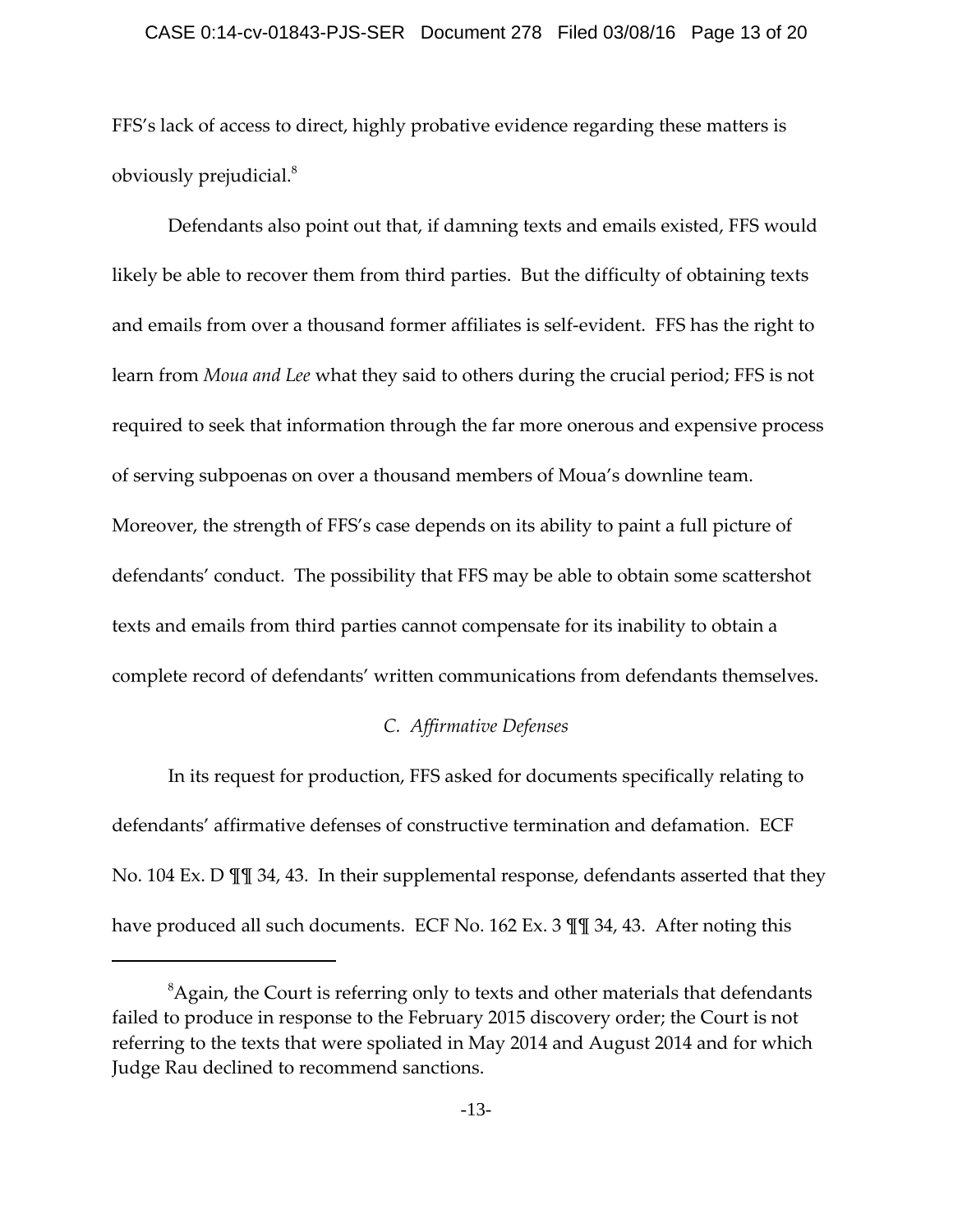## CASE 0:14-cv-01843-PJS-SER Document 278 Filed 03/08/16 Page 14 of 20

response, Judge Rau recommended striking these defenses based on defendants' refusal to comply with their discovery obligations. ECF No. 266 at 32.

In discovery disputes such as this, the Court often cannot know for certain whether a party is lying when it represents that it has produced all discoverable materials in its possession. Almost always, the Court must rely on circumstantial evidence. With respect to the missing texts and emails, there is strong circumstantial evidence from which the Court can infer that defendants are withholding discoverable materials. By contrast, with respect to documents relating to defendants' affirmative defenses, the circumstantial evidence is weaker.

No one could blame Judge Rau for suspecting—based on defendants' pattern of dishonesty and refusing to obey discovery orders—that defendants have not produced all documents concerning their affirmative defenses. But this Court is reluctant to impose a such a serious sanction on the basis of nothing more than a suspicion that, because defendants have violated a discovery order in some ways, they must have violated the order in other ways.

The Court has been unable to find any description of the documents that FFS expected to receive in response to these requests or any specific reason why FFS believes that responsive documents exist and were not produced. It is not clear to the Court that responsive documents do, in fact, exist. For example, the constructive‐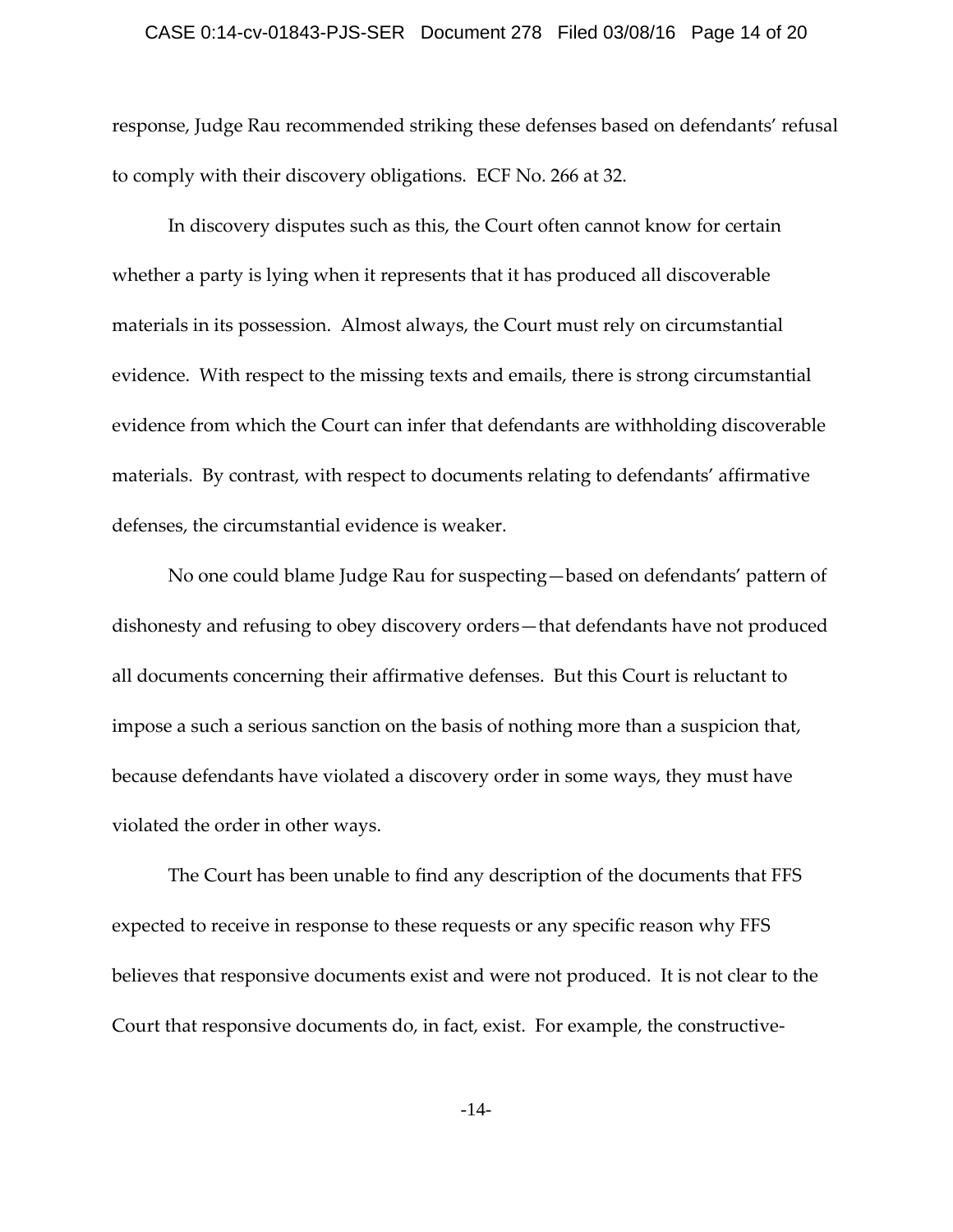## CASE 0:14-cv-01843-PJS-SER Document 278 Filed 03/08/16 Page 15 of 20

termination defense appears to be based on an allegation that, after Moua and Lee resigned, FFS denied members of Moua's downline team access to FFS's computer system. It would not be surprising if Moua and Lee would have few if any documents related to this defense; presumably, such documents would be in the possession of FFS and the team members who were denied access to FFS's system. Perhaps some of the texts and emails that defendants have failed to produce are also relevant to their affirmative defenses, but Judge Rau did not appear to base his recommendation concerning the affirmative defenses on the failure to produce these texts and emails, nor has FFS defended that recommendation on that basis.

Given this lack of clarity, the Court will not now adopt the recommendation that it strike these affirmative defenses. However, if, at trial, FFS is able to establish that responsive documents existed and were not produced—and that, as a result, FFS is prejudiced in its ability to counter these affirmative defenses—the Court will reconsider its ruling.

In any event, the Court will not permit defendants to introduce into evidence any discoverable materials that they failed to produce in discovery. In light of the Court's decision not to strike these affirmative defenses, defendants' motion to supplement their objection with respect to these defenses is denied as moot.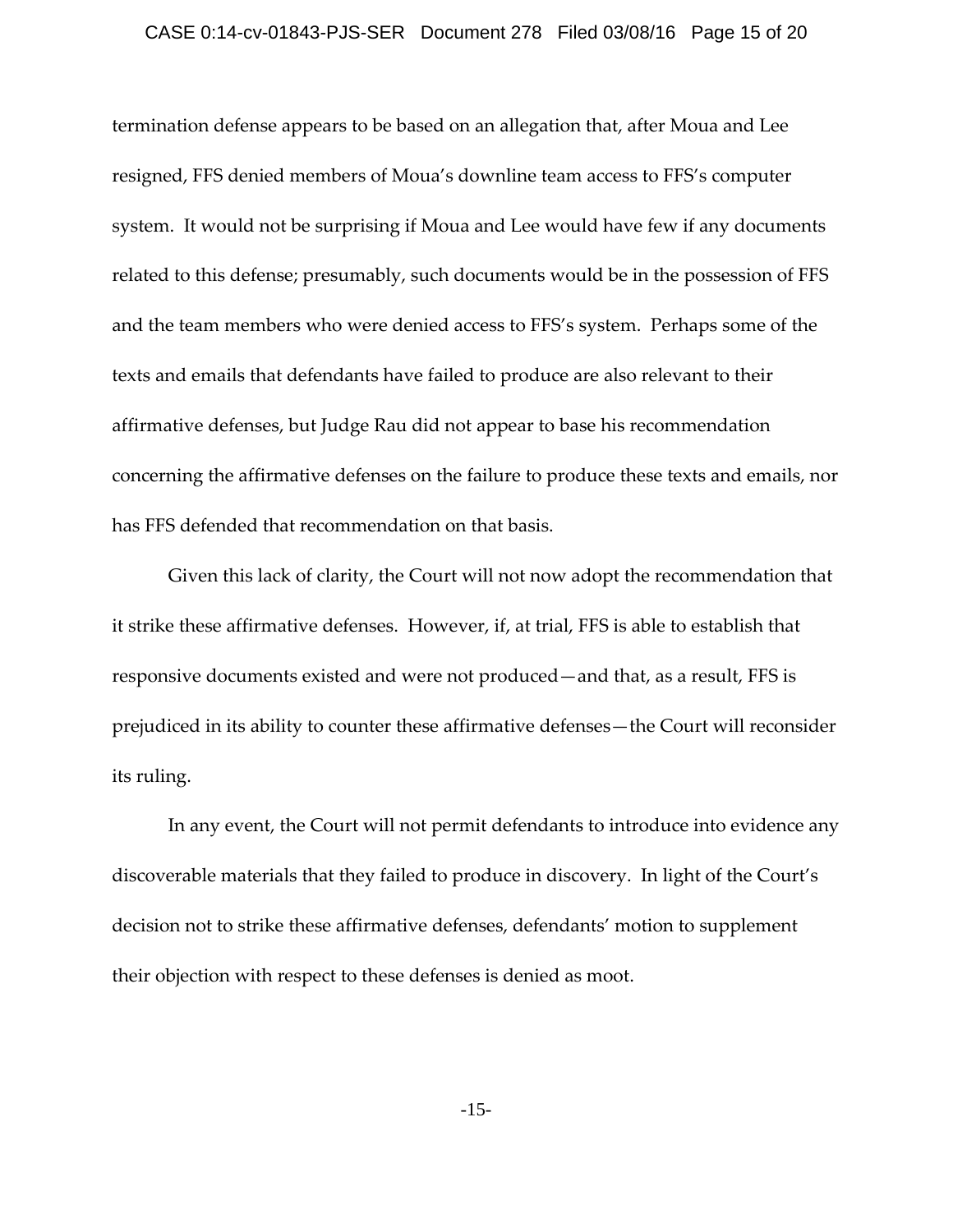## *D. Drucker's Objection*

In addition to defendantʹs objection (which was filed by their current counsel), defendants' former counsel (Jon Drucker) filed an objection dated February 22, 2016. ECF No. 271. Druckerʹs objection is untimely.<sup>9</sup> *See* D. Minn. L.R. 72.2 (requiring a party to file and serve objections within 14 days of being served with a copy of an order or R&R); ECF No. 272 (amended R&R served on Drucker on January 19, 2016); *see also* ECF No. 264 (original R&R served on Drucker on January 14, 2016, which Drucker acknowledged the same day).

Drucker contends that did not receive "Plaintiff's filings in re the Report and Recommendations" until February 19, 2016. ECF No. 271 at 16. He further contends that, contrary to Judge Rau's instructions, he received those "filings" from defendants' lead counsel rather than from defendants' local counsel. *Id.* Drucker does not explain

 $^9$ After FFS filed a brief opposing Drucker's objection, Drucker filed a reply brief and accompanying materials. The local rules of this District do not permit an objecting party to file a reply brief in support of an objection. *See* D. Minn. L.R. 72.2 (permitting an objection and a response). The Court therefore will not consider Drucker's reply or the accompanying materials.

The Court notes that, in these materials, Drucker attempts to blame the untimeliness of his objection on defendants' local counsel, who (according to Drucker) refused to file the objection on Drucker's behalf. This latest story is of a piece with Drucker's seemingly endless supply of excuses for failing to obey the orders and rules of this Court. To be clear: Drucker alone is responsible for the timeliness of his filings. Defendants' local counsel is not Drucker's lawyer and has no obligation to file anything on his behalf.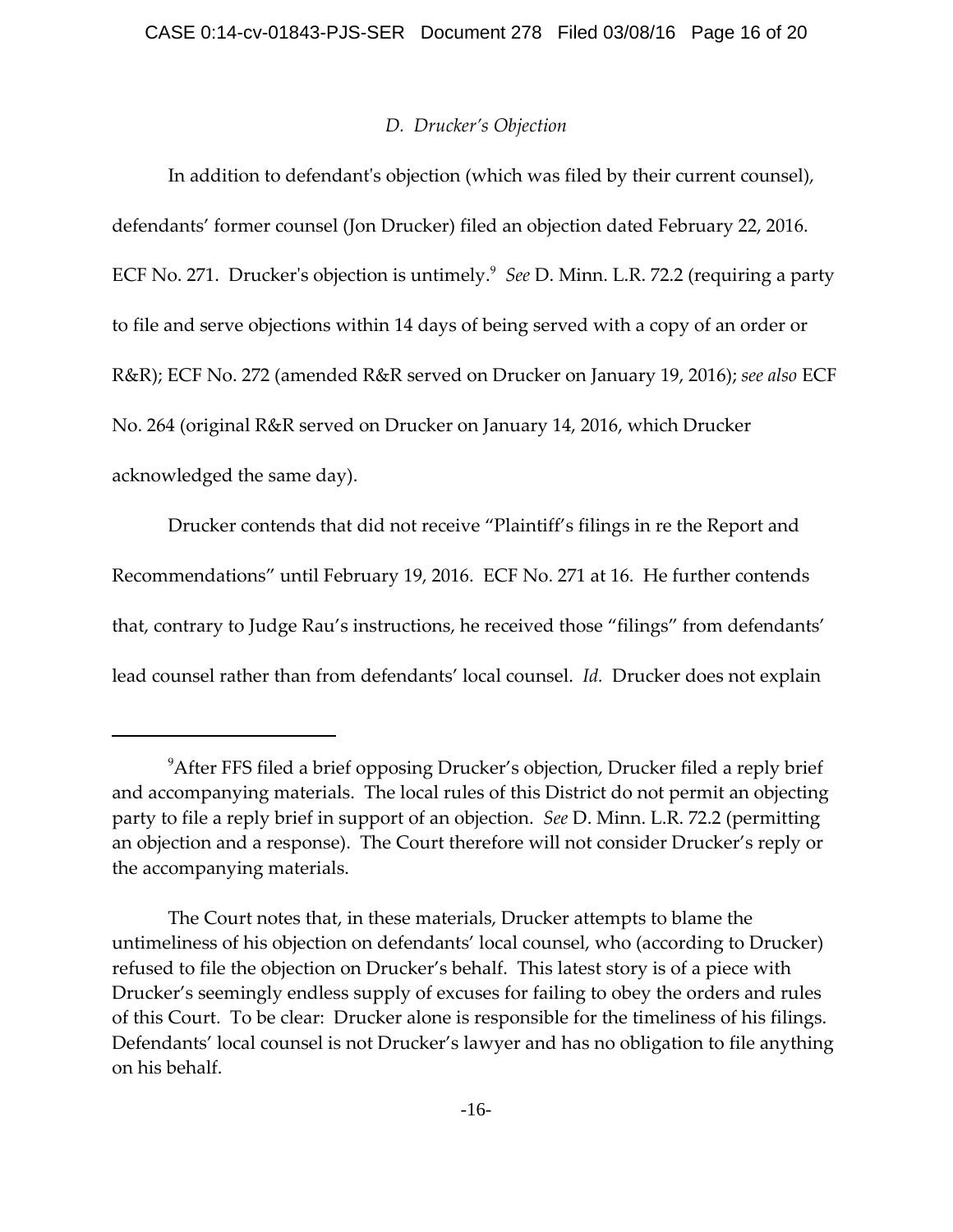### CASE 0:14-cv-01843-PJS-SER Document 278 Filed 03/08/16 Page 17 of 20

the significance of these facts, but he seems to imply that they somehow render his objection timely.

Drucker is incorrect. To begin with, Drucker's latter assertion is based on a faulty premise: Judge Rau simply instructed defendants' current counsel to serve the R&R and related materials on Drucker; he did not distinguish between lead counsel and local counsel. ECF No. 266 at 38‐39. More importantly, the fact that Drucker may not have been timely served with FFS's *response* to defendants' objection does not excuse the failure of Drucker to *object* to the R&R in a timely manner. All objections were due 14 days after the R&R was served, a date that necessarily preceded the due date of FFS's response to such objections. Drucker did not need—and was not entitled to wait for—FFS's *response* to defendants' objection before deciding whether to object himself. In short, whether or not Drucker timely received a copy of FFS's response to defendants' objection is irrelevant to the timeliness of Drucker's objection. Because Drucker's objection is untimely, the Court will not consider it.<sup>10</sup>

 $10$ Notably, Drucker's most prominent argument is that FFS failed to meet and confer pursuant to D. Minn. L.R. 7.1. As a result, says Drucker, Judge Rau erred by ruling on the merits of FFS's motion for sanctions. Drucker cites no authority for the proposition that a motion filed in violation of the meet‐and‐confer requirement must be denied. Particularly in light of Drucker's long history of failing to respond in good faith to FFS's attempts to communicate with him, Judge Rau acted within his discretion in excusing FFS's failure to comply with the meet‐and‐confer requirement and ruling on the merits of the motion for sanctions.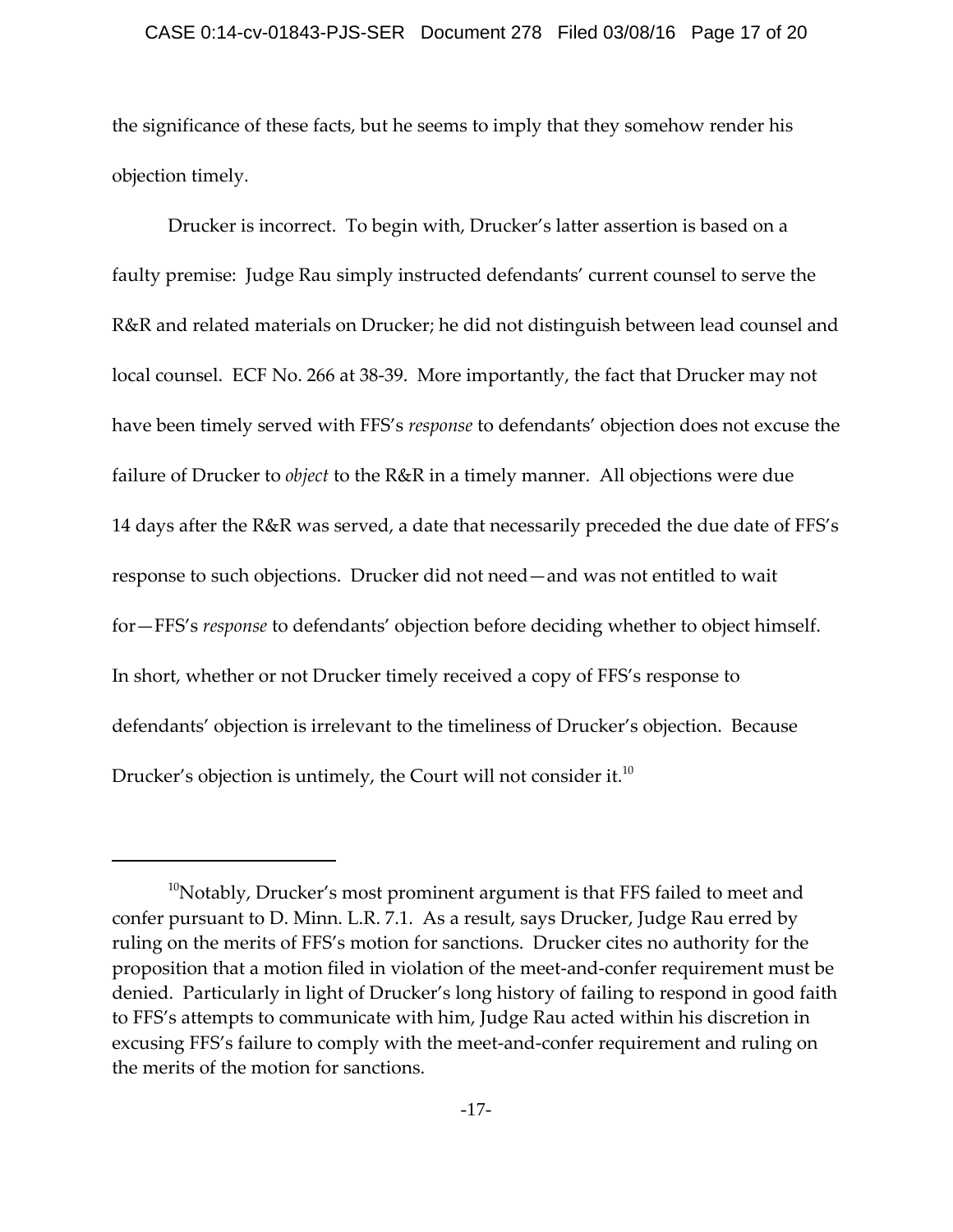Finally, the Court notes that, even if it were to consider Drucker's objection, it would not consider the arguments that he purports to make on behalf of his former clients. Drucker no longer represents defendants, see ECF No. 256, and therefore he has no authority to make arguments on their behalf.

## ORDER

Based on the foregoing, and on all of the files, records, and proceedings herein, the Court SUSTAINS IN PART defendants' objection [ECF No. 267] and ADOPTS IN PART the R&R [ECF Nos. 263, 266]. IT IS HEREBY ORDERED THAT:

- 1. Plaintiff's motion for sanctions [ECF No. 204] is GRANTED IN PART.
	- a. The motion is GRANTED as to plaintiff's request for adverse‐ inference instructions. The Court will instruct the jury that defendants did not fully respond to discovery as ordered by the Court and that, as a result, the jury may, but is not required to, infer the following facts:
		- i. Defendants instructed their downline team to come to defendants' home on May 10, 2014.
		- ii. Defendants told their main lieutenants to instruct others to come to defendants' home on May 10, 2014.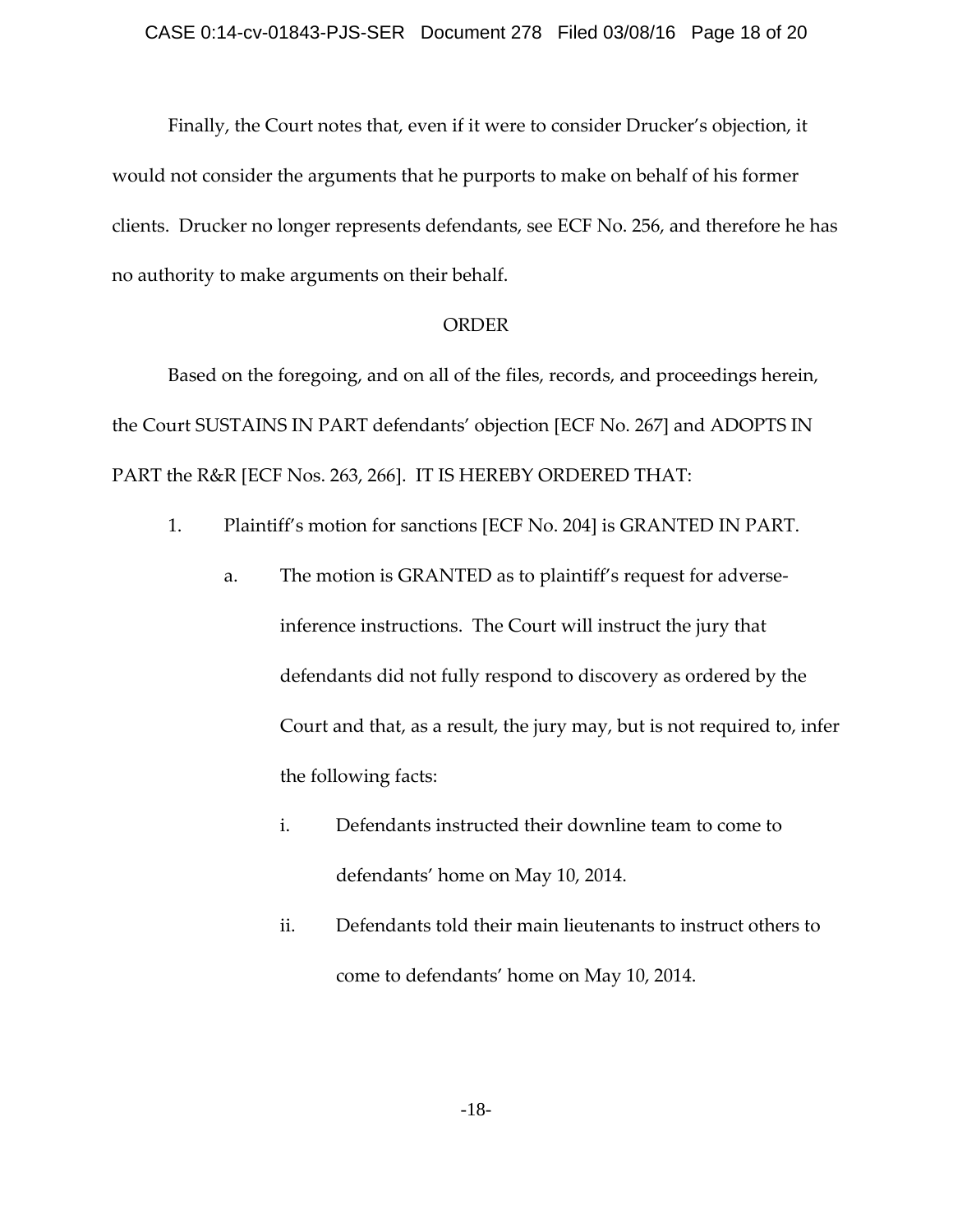- iii. Defendants communicated with FEG regarding their impending departure from FFS in advance of resigning from FFS.
- iv. Defendants recruited FFS sales contractors to join FEG.
- b. The motion is GRANTED as to plaintiff's request for attorneys' fees and costs as follows:
	- i. Plaintiff's fees and costs incurred in bringing the first motion for sanctions and the omnibus motion for sanctions are assessed against attorney Jon Drucker and defendants, jointly and severally.
	- ii. Plaintiff's fees and costs incurred in bringing the second motion to compel and the second motion for sanctions are assessed against attorney Jon Drucker.
- c. The motion is DENIED in all other respects.
- 2. Defendants' motion to supplement their objection [ECF No. 270] is DENIED AS MOOT.
- 3. The objection of the Law Office of Jon E. Drucker [ECF No. 271] is OVERRULED as untimely.